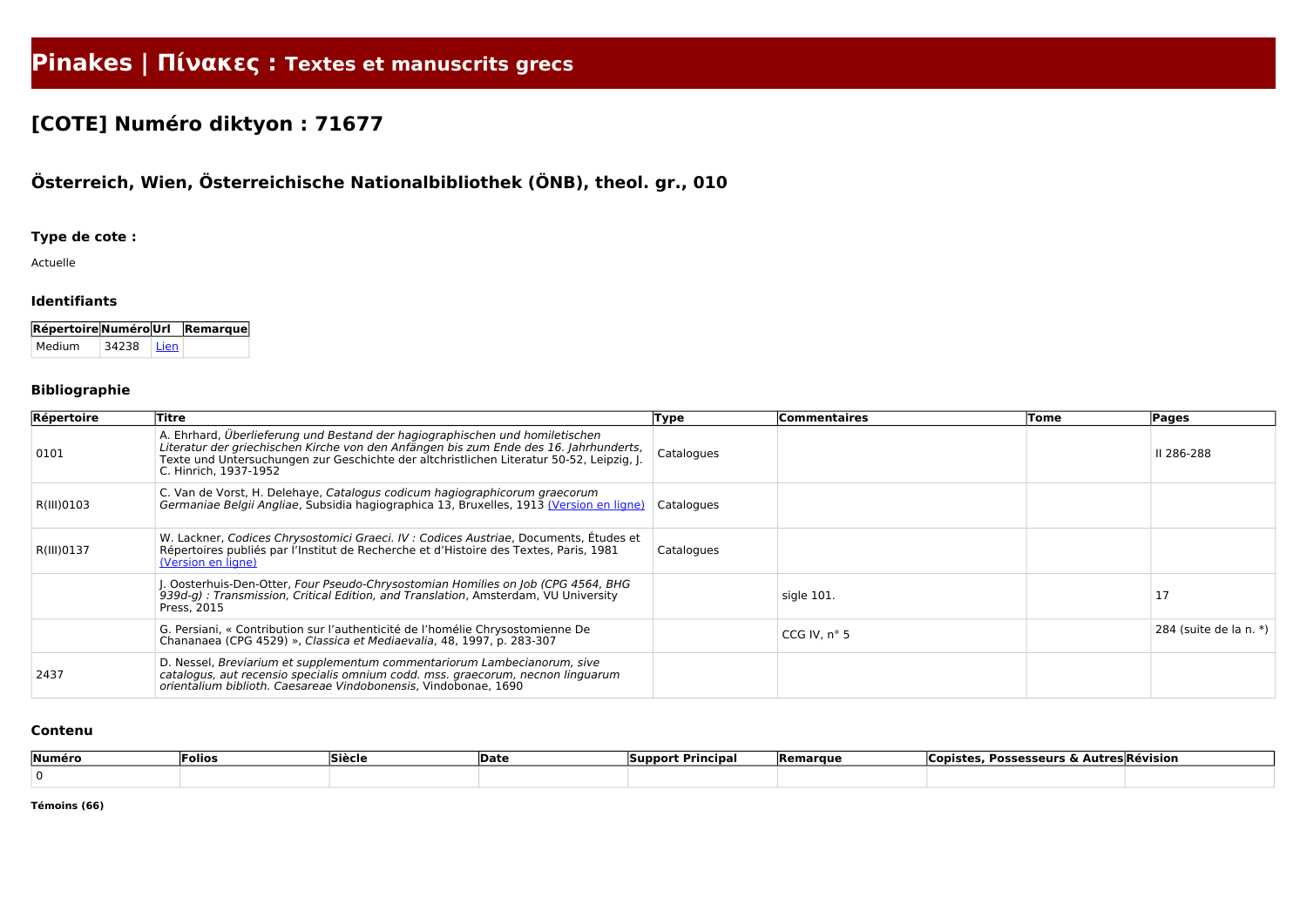| Folios     | <b>Auteur</b>                        | <b>Oeuvre</b>                                                                         | <b>Identifiant</b>                                              | <b>Recension</b><br>ou partie                          | <b>BHG</b> | Date Lit. | Siècle | <b>Date</b> | Commentaire                                                                                      | Contenu                                                                                                                                                | Rev.           | <b>Biblio.</b>       |
|------------|--------------------------------------|---------------------------------------------------------------------------------------|-----------------------------------------------------------------|--------------------------------------------------------|------------|-----------|--------|-------------|--------------------------------------------------------------------------------------------------|--------------------------------------------------------------------------------------------------------------------------------------------------------|----------------|----------------------|
|            | Iohannes<br>Chrysostomus             | In Genesim<br>sermones 1-9                                                            | $\bullet$ CPG 4410<br>• Aldama 038                              |                                                        |            |           | 10     |             |                                                                                                  |                                                                                                                                                        |                |                      |
| $001 - 2v$ | Iohannes<br>Chrysostomus             | In Zacchaeum<br>publicanum                                                            | $\bullet$ CPG 4658<br>$\bullet$ BHG<br>2472-2472b               | Recensio<br>longior altera                             | 2472       |           | 10     |             | inc. mut.; des.<br>editis multo<br>longior                                                       | Incipit<br>χρυσοπτέρου<br>μᾶλλον δὲ<br>χριστοπτέρου<br><b>Desinit</b><br>μιμητὰς Ζακχαίου<br>άπεργαζόμενος έν<br>Χριστῷ ἀμήν                           | • Bollandistes | $\bullet$ R(III)0137 |
| 002v-5v    | Iohannes<br>Chrysostomus             | In Publicanum<br>et Pharisaeum                                                        | $\bullet$ CPG 4716<br>· Aldama 202                              |                                                        |            |           | 10     |             | Editis paulo<br>longior ; vide sis<br>$CPG$ 4716 (c)                                             | <b>Incipit</b><br>Άνθρωποι δύο<br>άνέβησαν                                                                                                             |                | $\bullet$ R(III)0137 |
| 005v-9v    | Iohannes<br>Chrysostomus             | In parabolam de<br>filio prodigo                                                      | • CPG 4577<br>· Aldama 008                                      |                                                        |            |           | 10     |             | Inc. ab editis<br>diuersa ; cum<br>lacuna                                                        | Incipit<br>Άεὶ μὲν τοῦ θεοῦ<br>φιλανθρωπίαν                                                                                                            |                | $\bullet$ R(III)0137 |
| 009v-12v   | Ephraem<br>Graecus                   | In uanam uitam,<br>et de<br>paenitentia                                               | • CPG 4031<br>$\bullet$ CPG 4622<br>● BHG 2103n<br>• Aldama 331 |                                                        | 2103n      |           | 10     |             | Inc. ab editis<br>diuersa; des.<br>editis paulo<br>breuior (PG 60,<br>735-738, lin. 8<br>ab imo) | Incipit<br>Όσοι τὰ τοῦ βίου<br>μάταια<br><b>Desinit</b><br>ἄνοιξον ἡμῖν κύριε<br>τοῖς ἁμαρτωλοῖς<br>δούλοις σου, πρόσε<br>σε καταφεύγομεν τῷ<br>πατρί  | · Bollandistes | $\bullet$ R(III)0137 |
| 012v-20    | Ephraem<br>Graecus                   | De communi<br>resurrectione                                                           | • CPG 3945<br>• BHG 2102y                                       |                                                        |            |           | 10     |             |                                                                                                  |                                                                                                                                                        | · Bollandistes |                      |
| 020v-25v   | Iohannes<br>Chrysostomus             | In secundum<br>Aduentum D. N.<br>I. C. et de<br>eleemosyna<br>(CCG IV,<br>Appendix 6) | $\bullet$ CCG<br>Appendix<br>$I\dot{V}$ , 06                    |                                                        |            |           | 10     |             | In secundum<br>Aduentum D. N.<br>I. C. et de<br>eleemosyna<br>(CCG IV,<br>Appendix 6)            | Incipit<br>Μετὰ τὴν ἀνάληψιν<br>τοῦ κυρίου<br><b>Desinit</b><br>τοῖς δὲ δικαίοις τὸν<br>στέφανον τῆς<br>διακαιοσύνης·<br>αὐτῷ                          |                | $\bullet$ R(III)0137 |
| 020v-25v   | Eusebius<br>Alexandrinus<br>(pseudo) | Sermo 20: In<br>secundum<br>aduentum<br>Domini                                        | • CPG 5529<br>$\bullet$ BHG<br>0635y-0635yb<br>· Aldama 251     |                                                        | 0635y      |           | 10     |             |                                                                                                  |                                                                                                                                                        | · Bollandistes |                      |
| 025v-31    | Iohannes<br>Chrysostomus             | Sermo de<br>pseudoprophetis                                                           | • CPG 4583                                                      | De<br>consummatione<br>saeculi (CCG I,<br>Appendix 36) |            |           | 10     |             |                                                                                                  | Incipit<br>Όταν ἄρξομαι τὰ<br>περι τῆς συντελείας<br>λαλεΐν, φρική μοι<br>έπέρχεται<br><b>Desinit</b><br>αὐτὸς καὶ ποιμανεῖ<br>ἡμᾶς εἰς τοὺς<br>αἰῶνας |                | $\bullet$ R(III)0137 |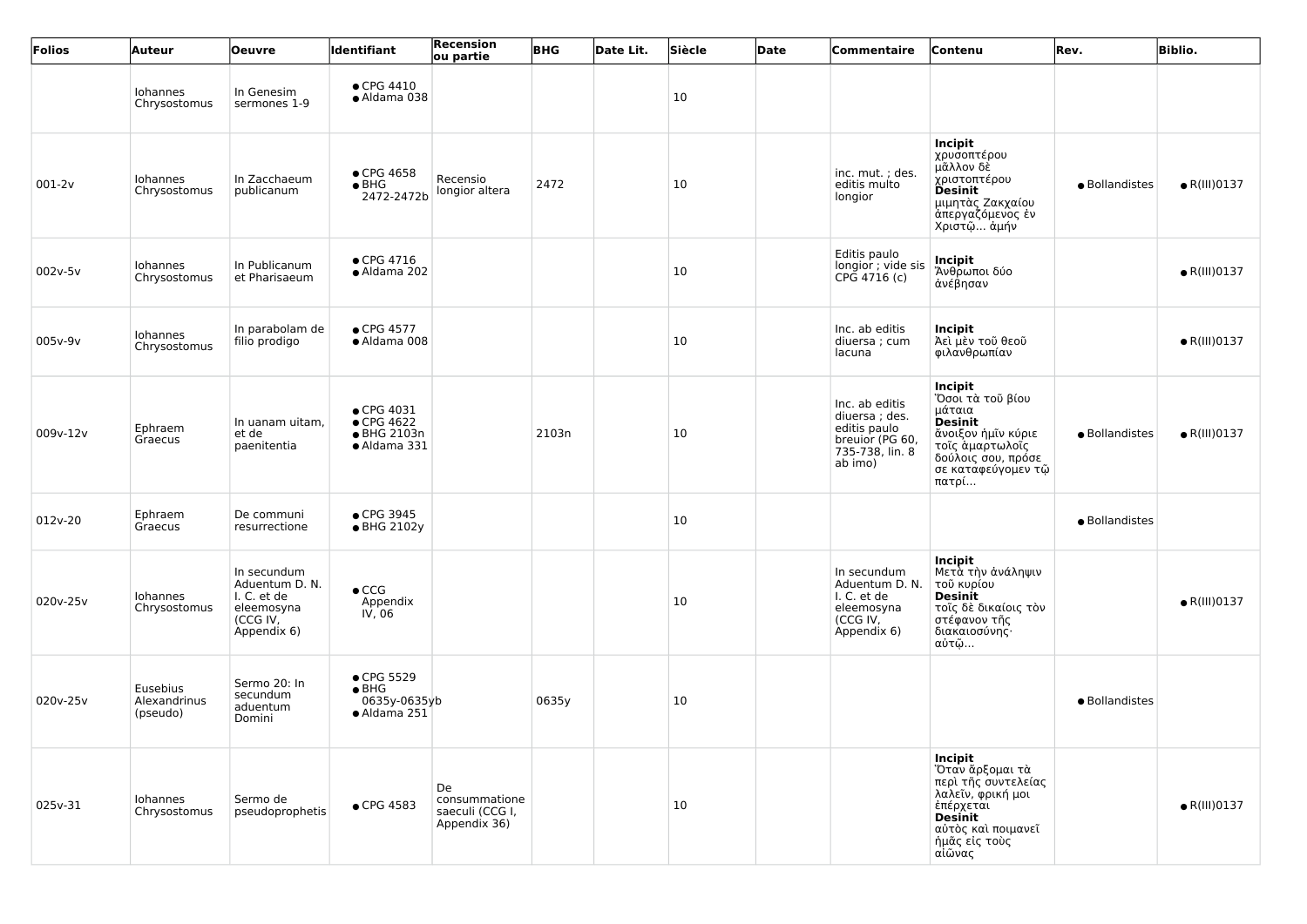| Folios   | Auteur                                  | <b>Oeuvre</b>                                           | <b>Identifiant</b>                                         | Recension<br>ou partie                                                            | <b>BHG</b> | Date Lit. | Siècle | Date | Commentaire                                                                    | Contenu                                                                                                                                                                     | Rev.           | <b>Biblio.</b>       |
|----------|-----------------------------------------|---------------------------------------------------------|------------------------------------------------------------|-----------------------------------------------------------------------------------|------------|-----------|--------|------|--------------------------------------------------------------------------------|-----------------------------------------------------------------------------------------------------------------------------------------------------------------------------|----------------|----------------------|
| 031-35   | Iohannes<br>Chrysostomus                | De patientia et<br>de<br>consummatione<br>huius saeculi | • CPG 4693<br>• Aldama 238                                 |                                                                                   |            |           | 10     |      |                                                                                |                                                                                                                                                                             |                | $\bullet$ R(III)0137 |
| 035-37v  | Iohannes<br>Chrysostomus                | In Matthaeum<br>homiliae 1-90                           | $\bullet$ CPG 4424                                         |                                                                                   |            |           | 10     |      | Homilia 79<br>tantum; des.<br>editis multo<br>breuior (PG 58,<br>720, lin. 20) | <b>Desinit</b><br>ΔΟΘΗΝΑΙ ΠΑΡΑ<br>ΧΡΙΣΤΟΥ ΤΟΥ<br>ΑΛΗΘΙΝΟΥ ΘΕΟΥ<br>ΗΜΩΝ Ω Η ΔΟΞΑ Κ.<br><b>Τ.</b> Λ.                                                                          |                | $\bullet$ R(III)0137 |
| 037v-47v | Cyrillus<br>Hierosolymitanus de secundo | Catechesis XV<br>ad<br>illuminandos:<br>aduentu Christi | $\bullet$ CPG<br>3585.2.15<br>● BHG 0487b<br>• Aldama 556  |                                                                                   | 0487b      |           | 10     |      | Cat. 15                                                                        |                                                                                                                                                                             | · Bollandistes |                      |
| 047v-55v | Ephraem<br>Graecus                      | In aduentum<br>Domini et de<br>consummatione<br>saeculi | ● CPG 3946<br>$\bullet$ BHG<br>0812ze-0812zf               |                                                                                   | 0812ze     |           | 10     |      | Recensio<br>longior                                                            |                                                                                                                                                                             | · Bollandistes |                      |
| 055v-60  | <b>Basilius</b><br>Caesariensis         | De leiunio 1-2<br>(Homilia)                             | • CPG 2845<br>● CPG 2846                                   |                                                                                   |            |           | 10     |      |                                                                                |                                                                                                                                                                             |                |                      |
| 060-63   | Iohannes<br>Chrysostomus                | In filium uiduae                                        | • CPG 4663                                                 |                                                                                   |            |           | 10     |      |                                                                                |                                                                                                                                                                             |                | $\bullet$ R(III)0137 |
| 063-65v  | Iohannes<br>Chrysostomus                | De ieiunio et<br>eleemosyna                             | • CPG 4502<br>• Aldama 217                                 |                                                                                   |            |           | 10     |      | Des. ab editis<br>diuersa                                                      | <b>Desinit</b><br><b>INA KAI TOY</b><br>ΝΥΜΦΙΟΥ<br>ΕΠΙΤΕΥΧΩΜΕΝ ΚΑΙ<br>ΤΗΣ ΒΑΣΙΛΕΙΑΣ ΤΩΝ<br>ΟΥΡΑΝΩΝ<br>ΚΑΤΑΞΙΩΘΩΜΕΝ ΕΝ<br>ΧΡΙΣΤΩ Κ. Τ. Λ.                                    |                | $\bullet$ R(III)0137 |
| 065v-69v | Iohannes<br>Chrysostomus                | In uenerabilem<br>Crucem                                | • CPG 4525<br>● BHG 0446<br>· Aldama 494                   |                                                                                   | 0446       |           | 10     |      |                                                                                |                                                                                                                                                                             | · Bollandistes | $\bullet$ R(III)0137 |
| 070-81   | Iohannes<br>Chrysostomus                | In Genesim,<br>sermo 3                                  | • CPG 4562<br>$\bullet$ BHG<br>$0025p$ -pc<br>· Aldama 437 | In Genesim<br>sermo 3,<br>recensio multo<br>prolixior (CCG<br>IV, Appendix<br>14) |            |           | 10     |      |                                                                                | <b>Incipit</b><br>Πρόκειται ήμῖν,<br>άγαπητοί,<br>πνευματική τράπεζα<br><b>Desinit</b><br>ἄλλης τὸ<br>θεάρεστον, ἵνα τῆς<br>βασιλείας τῶν<br>ούρανῶν ἀξιωθῆτε<br>ής γένοιτο |                | $\bullet$ R(III)0137 |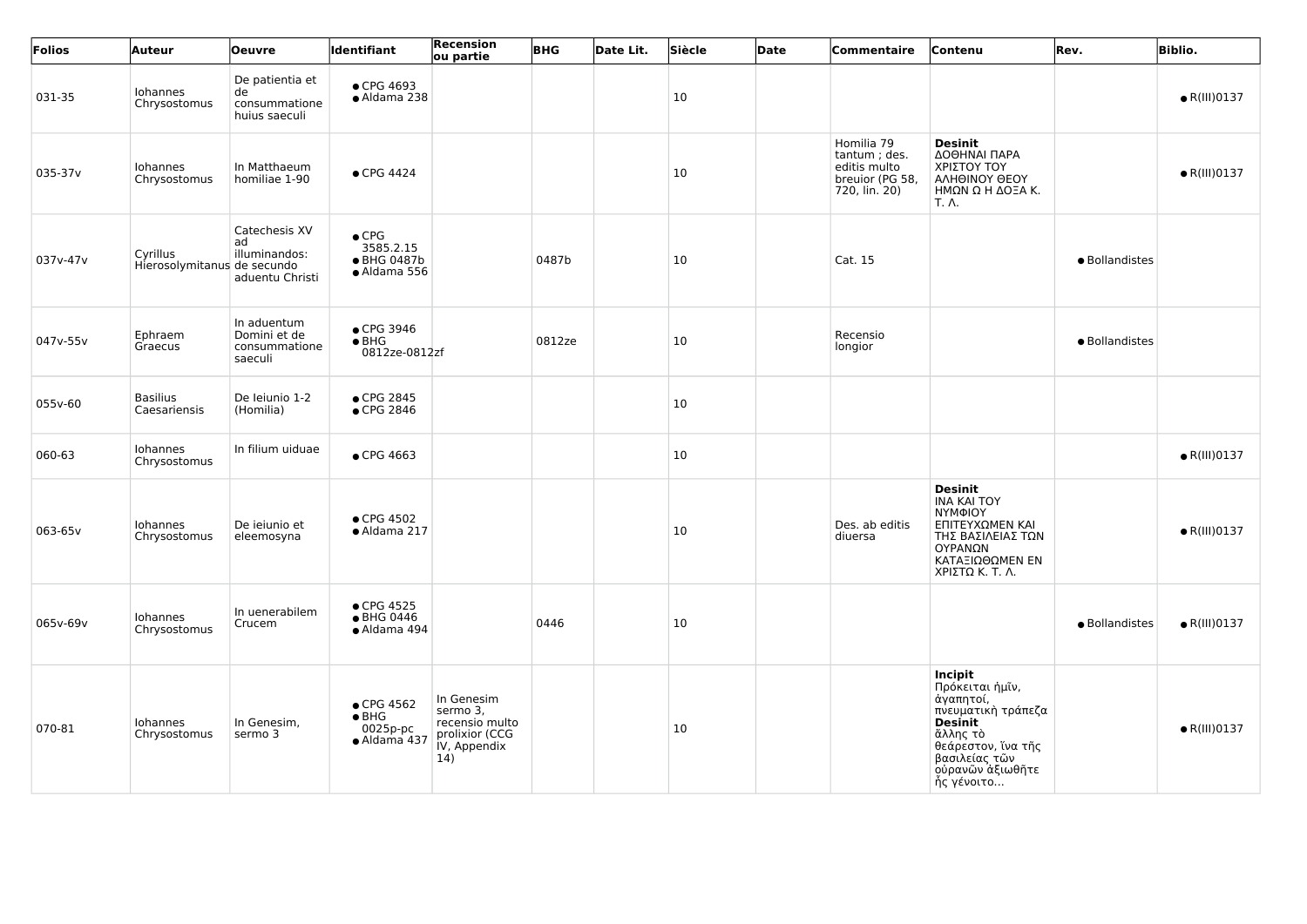| Folios   | <b>Auteur</b>                              | <b>Oeuvre</b>                                         | <b>Identifiant</b>                 | Recension<br>ou partie | <b>BHG</b> | Date Lit. | Siècle | Date | Commentaire                                                                                                                                                                 | Contenu                                                                                                                 | Rev.           | <b>Biblio.</b>       |
|----------|--------------------------------------------|-------------------------------------------------------|------------------------------------|------------------------|------------|-----------|--------|------|-----------------------------------------------------------------------------------------------------------------------------------------------------------------------------|-------------------------------------------------------------------------------------------------------------------------|----------------|----------------------|
| 081-84   | Iohannes<br>Chrysostomus                   | In Psalmum 92                                         | $\bullet$ CPG 4548<br>• Aldama 102 |                        | 0025q      |           | 10     |      | Initium homiliae<br>a librario<br>perperam titulo<br>adiectum est,<br>ita ut homilia<br>videretur<br>incipere col.<br>$611$ , lin. 4 ab<br>initio; vide sis<br>CPG 4548 (b) |                                                                                                                         |                | $\bullet$ R(III)0137 |
| 084-92v  | Anastasius<br>Sinaita                      | In sextum<br>Psalmum                                  | • CPG 7751                         |                        |            |           | 10     |      |                                                                                                                                                                             |                                                                                                                         |                |                      |
| 092v-95  | Iohannes<br>Chrysostomus                   | De ieiunio<br>sermones 1-7                            | • CPG 4619<br>· Aldama 131         |                        |            |           | 10     |      | (ff. $92v-94v$ )<br>sermo 6 ; (ff.<br>94v-95) sermo<br>5 [BASILIVS<br>cod.], recensio<br>breuior, des.<br>editis paulo<br>breuior                                           | <b>Desinit</b><br><b>THN</b><br>ΕΤΟΙΜΑΣΜΕΝΗΝ<br>ΥΜΙΝ ΒΑΣΙΛΕΙΑΝ<br>ΑΠΟ ΚΑΤΑΒΟΛΗΣ<br>ΚΟΣΜΟΥ ΗΣ<br><b>FENOITO K. T. A.</b> |                | $\bullet$ R(III)0137 |
| 095-97   | Iohannes<br>Chrysostomus                   | De ieiunio                                            | ● CPG 4662<br>· Aldama 451         |                        |            |           | 10     |      | Basilius cod.                                                                                                                                                               |                                                                                                                         |                | $\bullet$ R(III)0137 |
| 097v-101 | Iohannes<br>Chrysostomus                   | In Genesim<br>Homiliae 1-67                           | • CPG 4409                         |                        |            |           | 10     |      | Homilia 1                                                                                                                                                                   |                                                                                                                         |                | $\bullet$ R(III)0137 |
| $101r-v$ | Iohannes<br>Chrysostomus                   | In Illud:<br>Verumtamen<br>frustra<br>conturbatur     | • CPG 4543                         |                        |            |           | 10     |      | Des. mut. (PG<br>55, 560, lin. 1)                                                                                                                                           | <b>Desinit</b><br>ΚΑΙ ΕΝ ΔΥΣ[ΠΡΑΓΙΑΙΣ                                                                                   |                | $\bullet$ R(III)0137 |
| 102      | Iohannes<br>Chrysostomus                   | De eleemosyna                                         | $\bullet$ CPG 4626                 |                        |            |           | 10     |      | Inc. mut. (PG<br>60, 752, lin. 19)                                                                                                                                          | <b>Incipit</b><br><b>ΑΝΘΡΩΠΟΣ</b><br>ΑΝΤΑΛΛΑΓΜΑ                                                                         |                | $\bullet$ R(III)0137 |
| 102-104v | Hagiographica                              | Theodorus tiro<br>m. (S.), Passio                     | $\bullet$ BHG<br>1761-1762d        |                        | 1761       |           | 10     |      | ANONYMVS cod.                                                                                                                                                               |                                                                                                                         | · Bollandistes | $\bullet$ R(III)2444 |
| 105-111v | Nectarius<br>Constantinopolitanus Theodori | Sermo de festo                                        | • CPG 4300<br>• BHG 1768           |                        | 1768       |           | 10     |      |                                                                                                                                                                             |                                                                                                                         | · Bollandistes |                      |
| 111v-113 | Hagiographica                              | Martyres XL<br>Sebasteni<br>(SS.), Testamentum        | • BHG 1203                         |                        | 1203       |           | 10     |      | ANONYMVS cod.<br>; Testamentum<br>quadraginta<br>martyrum                                                                                                                   |                                                                                                                         | · Bollandistes | $\bullet$ R(III)2444 |
| 113-118v | <b>Basilius</b><br>Caesariensis            | In quadraginta<br>martyres<br>Sebastenos<br>(Homilia) | ● CPG 2863<br>• BHG 1205           |                        | 1205       |           | 10     |      |                                                                                                                                                                             |                                                                                                                         | · Bollandistes |                      |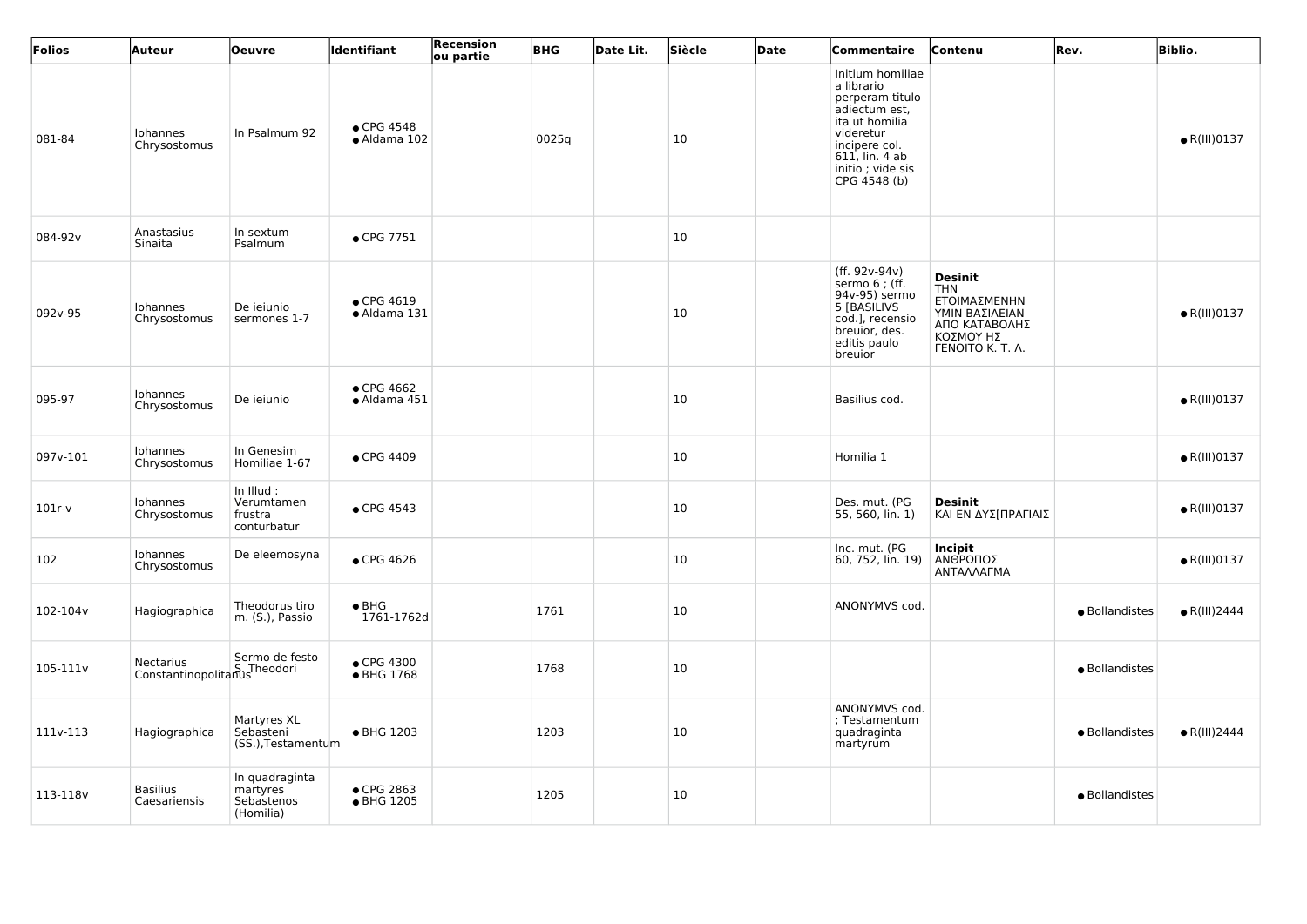| Folios    | <b>Auteur</b>              | <b>Oeuvre</b>                                                      | <b>Identifiant</b>                                                                                | Recension<br>ou partie | <b>BHG</b> | Date Lit. | Siècle | Date | <b>Commentaire</b>                                                 | Contenu                                                                                                                                                                    | Rev.           | <b>Biblio.</b>       |
|-----------|----------------------------|--------------------------------------------------------------------|---------------------------------------------------------------------------------------------------|------------------------|------------|-----------|--------|------|--------------------------------------------------------------------|----------------------------------------------------------------------------------------------------------------------------------------------------------------------------|----------------|----------------------|
| 119-128v  | Iohannes<br>Damascenus     | De sacris<br>imaginibus<br>contra<br>Constantinum<br>Cabalinum     | $\bullet$ CPG 8114<br>• BHG 1387e                                                                 |                        | 1387e      |           | 10     |      |                                                                    |                                                                                                                                                                            | · Bollandistes |                      |
| 128v-130v | Athanasius<br>Alexandrinus | Narratio de<br>Cruce seu<br>imagine<br>Berytensi                   | ● CPG 2262<br>$\bullet$ BHG<br>0780-0788b                                                         |                        | 0780-781   |           | 10     |      |                                                                    |                                                                                                                                                                            | · Bollandistes |                      |
| 131-139   | Iohannes<br>Chrysostomus   | In Psalmum 50,<br>homilia 1                                        | $\bullet$ CPG 4544                                                                                |                        |            |           | 10     |      | Des. ab editis<br>diuersa                                          | <b>Desinit</b><br>ΚΑΙ ΥΠΕΡ ΤΟΥΤΩΝ<br>ΑΠΑΝΤΩΝ ΔΟΞΑΝ<br>ΑΝΑΠΕΜΨΩΜΕΝ ΤΩ<br>ΚΥΡΙΩ ΗΜΩΝ ΣΥΝ ΤΩ<br>ΑΝΑΡΧΩ ΠΑΤΡΙ Κ. Τ.<br>Λ.                                                      |                | $\bullet$ R(III)0137 |
| 139v-147v | Iohannes<br>Chrysostomus   | In Psalmum 50,<br>homilia 2                                        | • CPG 4545                                                                                        |                        |            |           | 10     |      | Recensio<br>breuior non<br>interpolata                             |                                                                                                                                                                            |                | $\bullet$ R(III)0137 |
| 147v-156v | Seuerianus<br>Gabalensis   | De paenitentia<br>et<br>compunctione                               | $\bullet$ CPG 4186                                                                                |                        |            |           | 10     |      | Iohannes<br>Chrysostomus<br>cod.                                   |                                                                                                                                                                            |                | $\bullet$ R(III)0137 |
| 156v-160v | Iohannes<br>Chrysostomus   | De ieiunio<br>sermones 1-7                                         | • CPG 4619<br>· Aldama 131                                                                        |                        |            |           | 10     |      | (ff. 156v-158v)<br>sermo 6 ; (ff.<br>158v-160v)<br>sermo 7         |                                                                                                                                                                            |                | $\bullet$ R(III)0137 |
| 160v-162v | Iohannes<br>Chrysostomus   | In drachmam et<br>in illud : Homo<br>quidam habebat<br>duos filios | • CPG 4661                                                                                        |                        |            |           | 10     |      |                                                                    |                                                                                                                                                                            |                | $\bullet$ R(III)0137 |
| 162v-166v | Hagiographica              | Martyres XL<br>Sebasteni (SS.),<br>Passio                          | $\bullet$ BHG<br>1201-1201d,<br>1201f                                                             |                        | 1201       |           | 10     |      | Passio<br>quadraginta<br>martyrum                                  |                                                                                                                                                                            | · Bollandistes | $\bullet$ R(III)2444 |
| 166v-170  | Seuerianus<br>Gabalensis   | De serpente<br>homilia                                             | $\bullet$ CPG 4196<br>• BHG 0451h<br>• Aldama 550                                                 |                        | 0451h      |           | 10     |      | <b>IOHANNES</b><br>multo breuior                                   | <b>Desinit</b><br>ΤΗΣ ΑΥΤΗΣ ΕΧΕΤΑΙ<br>CHRYSOSTOMVS ΔΙΑΝΟΙΑΣ ΥΠΕΡ ΔΕ<br>cod.; des. editis   ΤΟΥΤΩΝ ΑΠΑΝΤΩΝ<br>ΕΥΧΑΡΙΣΤΗΣΩΜΕΝ<br>ΤΩ ΚΥΡΙΩ ΟΤΙ ΑΥΤΩ<br><b>ΠΡΕΠΕΙ Κ. Τ. Λ.</b> | · Bollandistes | $\bullet$ R(III)0137 |
| 170-172v  | Iohannes<br>Chrysostomus   | In.<br>annuntiationem<br><b>Beatae Mariae</b><br>Virginis          | $\bullet$ CPG 4519<br>• BHG 1128f<br>· Aldama 389<br>$\bullet$ CCG<br>Appendix<br><b>VIII, 10</b> | Recensio<br>commixta   | 1128f-g    |           | 10     |      | Des. editis<br>paulo breuior<br>(PG 50, 796, lin.<br>4 ante finem) | <b>Desinit</b><br>∣ ἡ εἰρήνη ἡμῶν∙ ἧς<br>γένοιτο                                                                                                                           | · Bollandistes | $\bullet$ R(III)0137 |
| 172v-180  | Andreas<br>Cretensis       | In<br>annuntiationem<br>B.M.V.                                     | $\bullet$ CPG 8174<br>• BHG 1093g                                                                 |                        | 1093g      |           | 10     |      |                                                                    |                                                                                                                                                                            | · Bollandistes |                      |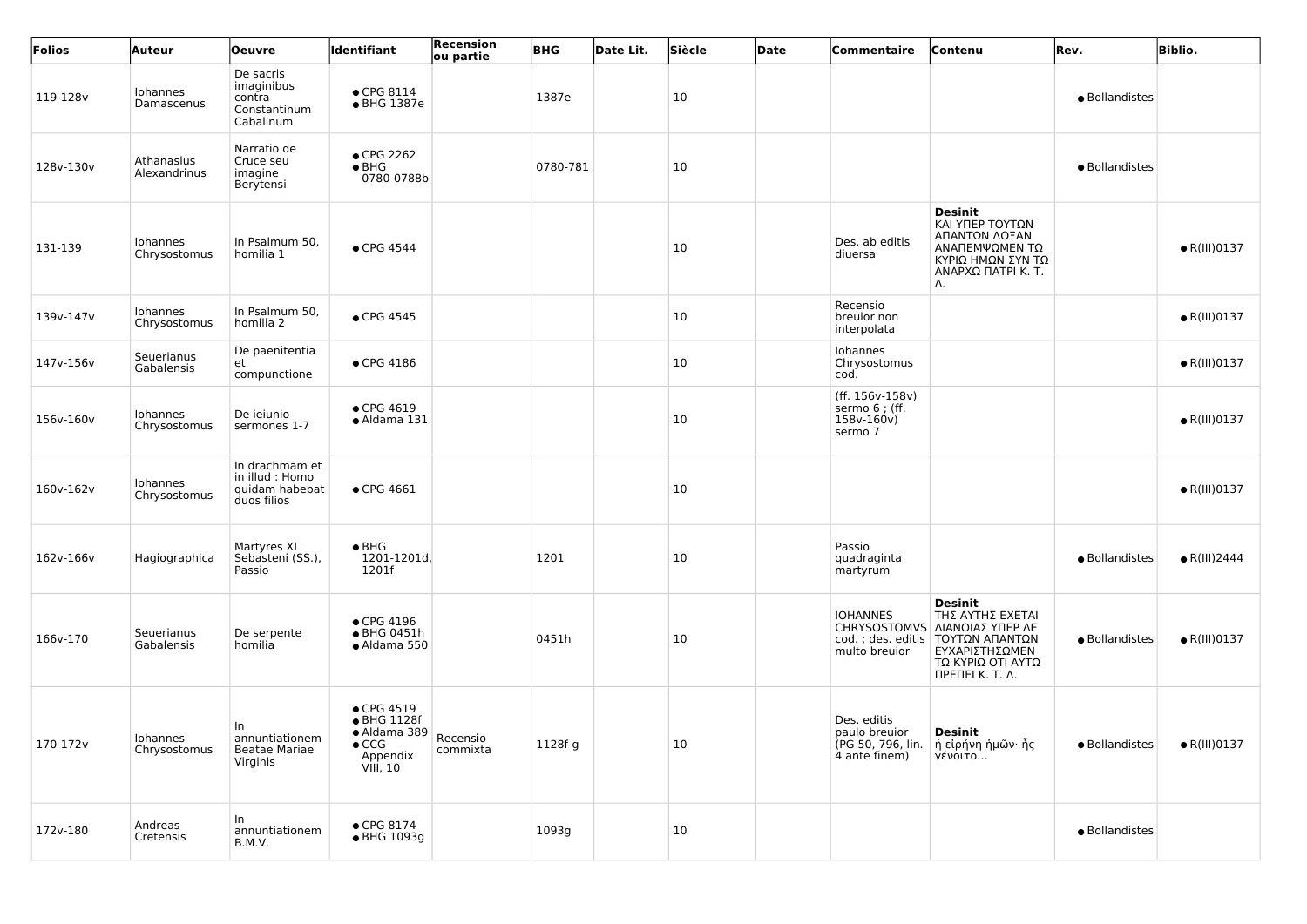| Folios                              | Auteur                                | <b>Oeuvre</b>                                                           | <b>Identifiant</b>                                                  | Recension<br>ou partie | <b>BHG</b>  | Date Lit. | Siècle | Date | <b>Commentaire</b>                                                                                                                                                                            | Contenu                                                                                                                                                                                                    | Rev.           | <b>Biblio.</b>       |
|-------------------------------------|---------------------------------------|-------------------------------------------------------------------------|---------------------------------------------------------------------|------------------------|-------------|-----------|--------|------|-----------------------------------------------------------------------------------------------------------------------------------------------------------------------------------------------|------------------------------------------------------------------------------------------------------------------------------------------------------------------------------------------------------------|----------------|----------------------|
| 180-185v                            | Iohannes<br>Chrysostomus              | De paenitentia<br>homiliae 1-9                                          | • CPG 4333                                                          |                        | 0941c       |           | 10     |      | Homilia 5                                                                                                                                                                                     |                                                                                                                                                                                                            |                | $\bullet$ R(III)0137 |
| 185v-193                            | Iohannes<br>Chrysostomus              | De patientia<br>sermo 1                                                 | • CPG 4620<br>• BHG 2103x<br>• Aldama 536                           |                        | 2103x       |           | 10     |      |                                                                                                                                                                                               |                                                                                                                                                                                                            | · Bollandistes | $\bullet$ R(III)0137 |
| 193-195v                            | Eusebius<br>Alexandrinus<br>(pseudo)  | Sermo 05 : De<br>eo qui gratiam<br>communicare<br>possit non<br>habenti | $\bullet$ CPG 5514<br>$\bullet$ BHG<br>0635i-0635j¢<br>· Aldama 286 |                        | 0635i-0635j |           | 10     |      | Exemplar ed.<br>Savilii et<br>Montfaucon                                                                                                                                                      |                                                                                                                                                                                                            | · Bollandistes | $\bullet$ R(III)0137 |
| 195v-196v                           | Narrationes<br>animae utiles          | De Sozomeno<br>eleemosynario                                            | • BHG 1322s<br>• Wortley<br>W925                                    |                        | 1322s       |           | 10     |      |                                                                                                                                                                                               | <b>Desinit</b><br>έπουράνια άγαθὰ<br>έτοιμάζονται αύτῶ<br>καὶ ζωὴ αἰώνιος,<br>αὐτῷ ἡ δόξα  ἀμήν<br><b>Titulus initialis</b><br>Κεφάλαιον<br>παντωφέλιμον περι<br>τοῦ ἐλεήμονος<br>Σωζομένου                | · Bollandistes | $\bullet$ R(III)0137 |
| 196v-204v                           | Iohannes<br>Chrysostomus              | In SS. Petrum et<br>Heliam                                              | $\bullet$ CPG 4513<br>● BHG 1488<br>• Aldama 314                    |                        | 1488        |           | 10     |      | Inc. ab editis<br>diuersa                                                                                                                                                                     | <b>Incipit</b><br>Όλίγοι ήμῒν οί<br>παρόντες σήμερον                                                                                                                                                       | · Bollandistes | $\bullet$ R(III)0137 |
| 204v-211v                           | Iohannes<br>Damascenus                | De his qui in<br>fide dormierunt                                        | $\bullet$ CPG 8112<br>$\bullet$ BHG<br>2103t-tb                     |                        | 2103t       |           | 10     |      |                                                                                                                                                                                               |                                                                                                                                                                                                            | • Bollandistes |                      |
| 212-215v                            | Ephraem<br>Graecus                    | De paenitentia                                                          | • CPG 3915                                                          |                        |             |           | 10     |      |                                                                                                                                                                                               |                                                                                                                                                                                                            |                |                      |
| 215v-219v,<br>293-300v,<br>220-222v | Iohannes<br>Ieiunator Cpl.<br>ptr. IV | Sermo de<br>paenitentia et<br>continentia et<br>uirginitate             | • CPG 7555                                                          |                        |             |           | 10     |      | <b>IOHANNES</b><br>CHRYSOSTOMVS   Ό μακάριος<br>cod.; inc. et<br>des. ab editis<br>diuersus; ordo<br>foliorum<br>perturbatus sic<br>restituendus :<br>ff. 215v-219v,<br>293-300v,<br>220-222v | <b>Incipit</b><br>άπόστολος Παῦλος<br><b>Desinit</b><br><b>NHΦE OYN</b><br><b><i>NANTOTE KAI</i></b><br>ΠΡΟΣΕΧΕ ΤΟΙΣ<br>ΠΑΡΑΓΓΕΛΜΑΣΙΝ ΙΝΑ<br>ΕΝ ΣΟΙ ΔΟΞΑΖΗΤΑΙ<br>H AFIA KAI<br>ΟΜΟΟΥΣΙΟΣ ΤΡΙΑΣ<br>K. T. A. |                | $\bullet$ R(III)0137 |
| 215v-222v,<br>293-300v              | Iohannes<br>Ieiunator Cpl.<br>ptr. IV | Sermo de<br>paenitentia et<br>continentia et<br>uirginitate             | • CPG 7555                                                          |                        |             |           | 10     |      |                                                                                                                                                                                               |                                                                                                                                                                                                            |                |                      |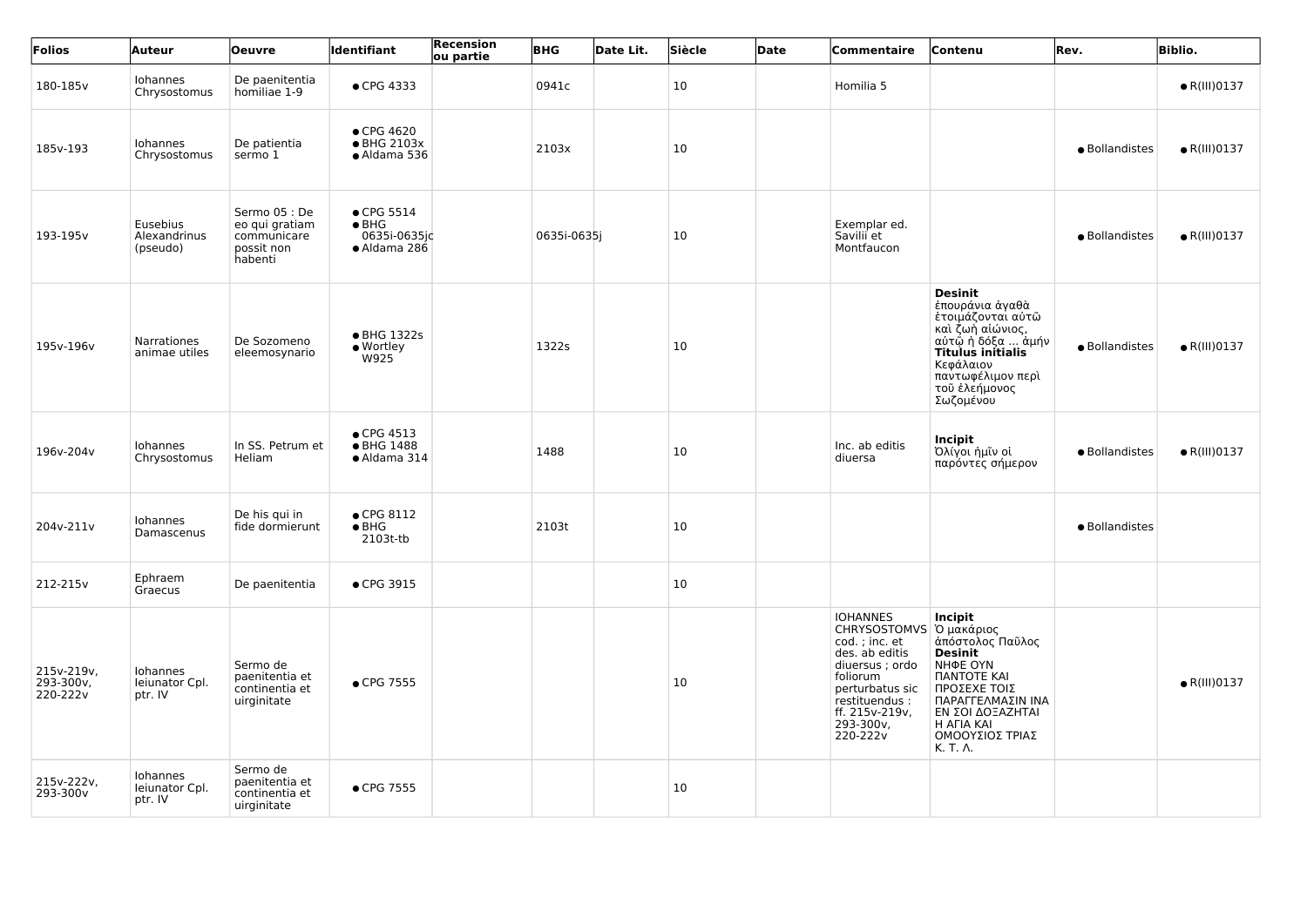| Folios          | Auteur                   | <b>Oeuvre</b>                                                                      | <b>Identifiant</b>                                | <b>Recension</b><br>ou partie | <b>BHG</b> | Date Lit. | Siècle | Date | Commentaire                                                                                                                                                                                                                                                      | Contenu                                                                                                                                                                            | Rev.           | <b>Biblio.</b>       |
|-----------------|--------------------------|------------------------------------------------------------------------------------|---------------------------------------------------|-------------------------------|------------|-----------|--------|------|------------------------------------------------------------------------------------------------------------------------------------------------------------------------------------------------------------------------------------------------------------------|------------------------------------------------------------------------------------------------------------------------------------------------------------------------------------|----------------|----------------------|
| 223-225v        | Iohannes<br>Chrysostomus | In.<br>catechumenos                                                                | $\bullet$ CPG 4623<br>· Aldama 108                |                               |            |           | 10     |      |                                                                                                                                                                                                                                                                  |                                                                                                                                                                                    |                | $\bullet$ R(III)0137 |
| 226-230         | Leontius<br>Neapolitanus | Vita S. Iohannis<br>Eleemosynarii                                                  | ● CPG 7882<br>$\bullet$ BHG<br>0886-0886d         |                               | 0886f      |           | 10     |      |                                                                                                                                                                                                                                                                  |                                                                                                                                                                                    | · Bollandistes |                      |
| 230-233         | Iohannes<br>Chrysostomus | De Lazaro et<br>diuite                                                             | $\bullet$ CPG 4590<br>• Aldama 248                |                               |            |           | 10     |      |                                                                                                                                                                                                                                                                  |                                                                                                                                                                                    |                | $\bullet$ R(III)0137 |
| 233-236v        | Iohannes<br>Chrysostomus | De eleemosyna                                                                      | $\bullet$ CPG 4618<br>● BHG 0939u<br>· Aldama 296 |                               | 0939u      |           | 10     |      |                                                                                                                                                                                                                                                                  |                                                                                                                                                                                    |                | $\bullet$ R(III)0137 |
| 237r-v, 245-267 | Iohannes<br>Chrysostomus | In Genesim<br>sermones 1-9                                                         | $\bullet$ CPG 4410<br>• Aldama 038                |                               |            |           | 10     |      | (ff. 237r-v,<br>245-248v)<br>sermo 1, des.<br>ab editis<br>diuersus; (ff.<br>248v-251)<br>sermo 2 ; (ff.<br>$251 - 253v$<br>sermo 3 ; (ff.<br>253v-258)<br>sermo 4 ; (ff.<br>258-262) sermo<br>$5$ ; (ff.<br>262-264v)<br>sermo 6 ; (ff.<br>264v-267)<br>sermo 8 |                                                                                                                                                                                    |                | $\bullet$ R(III)0137 |
| 238-244v        | Iohannes<br>Chrysostomus | De Chananaea                                                                       | • CPG 4529                                        |                               |            |           | 10     |      | Inc. mut. (PG<br>52, 450, lin. 5<br>ab imo) ; des.<br>ab editis<br>diuersa                                                                                                                                                                                       | Incipit<br>DIKAIOSU]NHS<br><b>Desinit</b><br>TW SWTHRI QEW<br>TW PANTA<br><b>ERGAZOMENW DI'</b><br>OIKONOMIA <n> KAI<br/>SWTHRIA<n>TWN<br/>ANQRWPWN, W H<br/>DOXA K. T. L.</n></n> |                | $\bullet$ R(III)0137 |
| 267v-275        | Iohannes<br>Chrysostomus | In illud : Simile<br>est regnum<br>caelorum patri<br>familias (Mt. 20,<br>$1$ ss.) | • CPG 4587<br>• Aldama 326                        |                               |            |           | 10     |      |                                                                                                                                                                                                                                                                  |                                                                                                                                                                                    |                | $\bullet$ R(III)0137 |
| 275-281         | Iohannes<br>Chrysostomus | De paenitentia<br>homiliae 1-9                                                     | • CPG 4333                                        |                               |            |           | 10     |      | Homilia 1<br>tantum                                                                                                                                                                                                                                              |                                                                                                                                                                                    |                | $\bullet$ R(III)0137 |